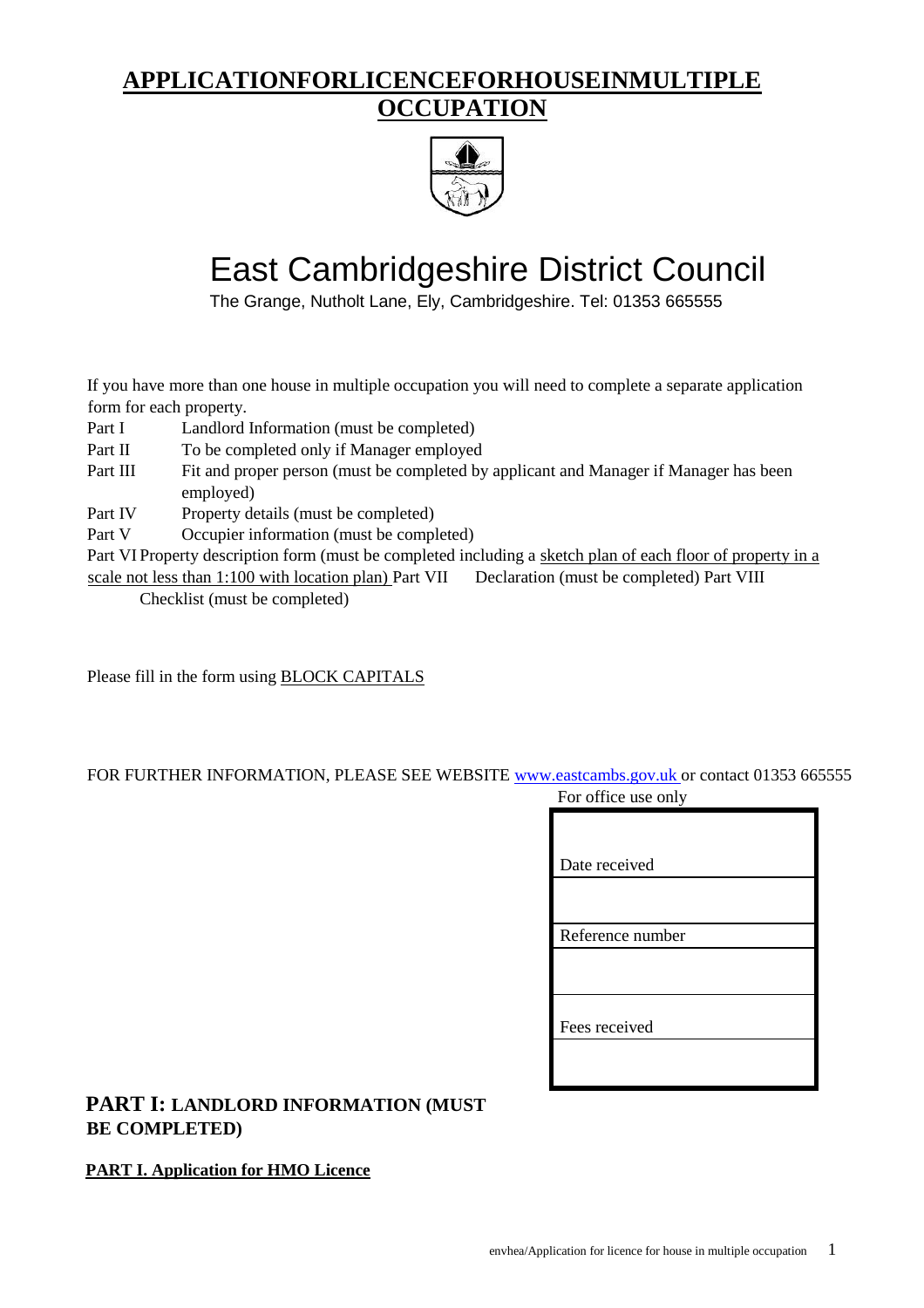- 2. The applicant is a Company/Partnership/Trust (Please delete as appropriate)
- 3.1 Company/partnership/trust information: including Registered address or principal trading address where appropriate:-

……………………………………………………………………………………………………. ……………………………………………………………………………………………………. …………………… tel: ……………………………… e-mail: …………………………………

3.2 **Names and Address of all Directors/Partners/Trustees indicating professional qualifications such as RICS, ARMA, ARLA, etc. (Please use separate sheet if necessary. Pre-printed information about your organisation is acceptable, validated by the signature of the appropriate officer)**

……………………………………………………………………………………………………. ……………………………………………………………………………………………………. ……………………………………………………………………………………………………. …………………………………………………………………………………………………….

3.3 Name and Address of Company Secretary (if applicable)

……………………………………………………………………………………………………. ……………………………………………………………………………………………………. …………………… tel: ……………………………… e-mail: ………………………………… 3.4 Please confirm by signature all partners/trustees and the address for contact purposes Address for contact purposes …………………………………………………………………………

…………………………………………………………………………………………………………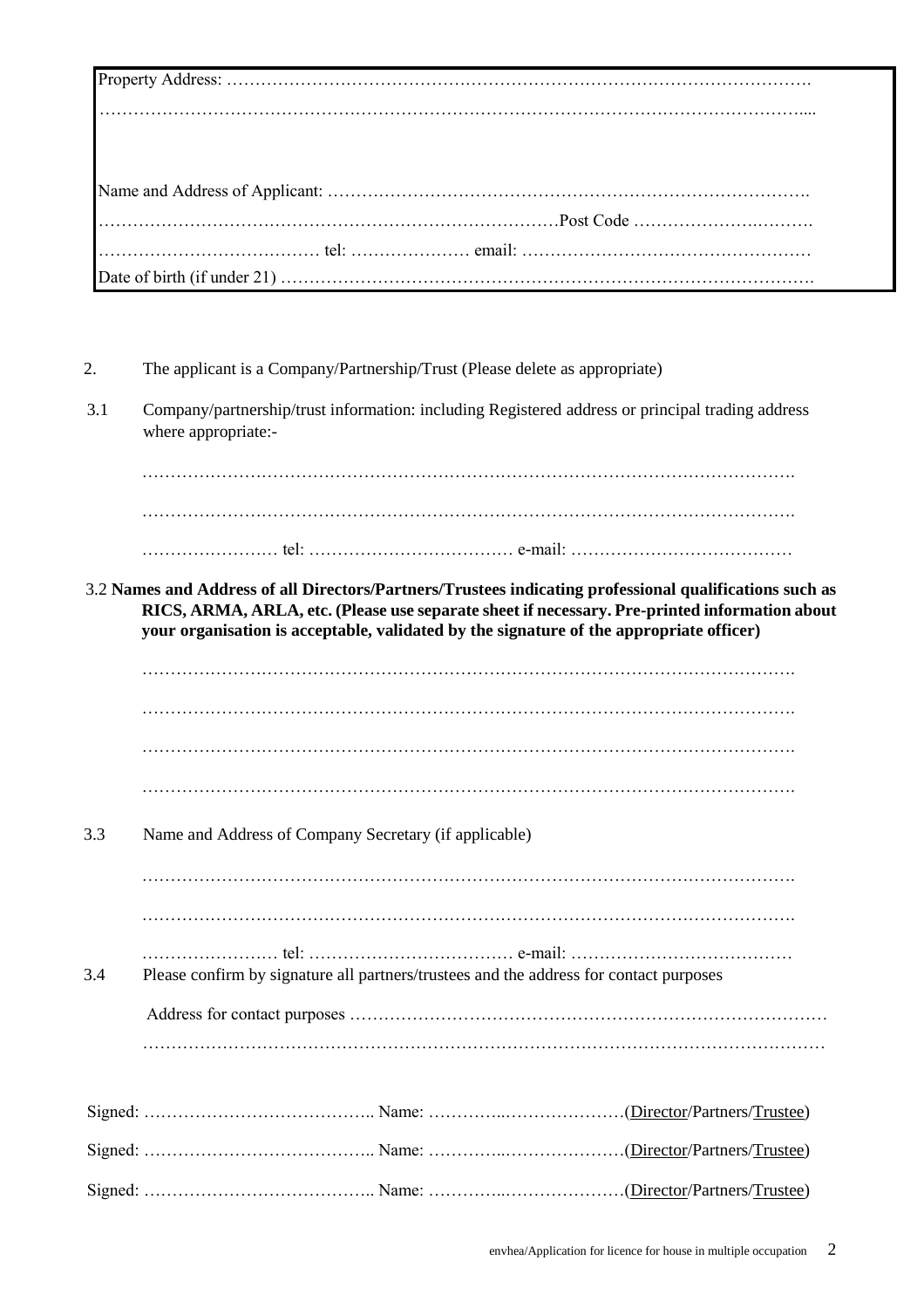|--|--|--|--|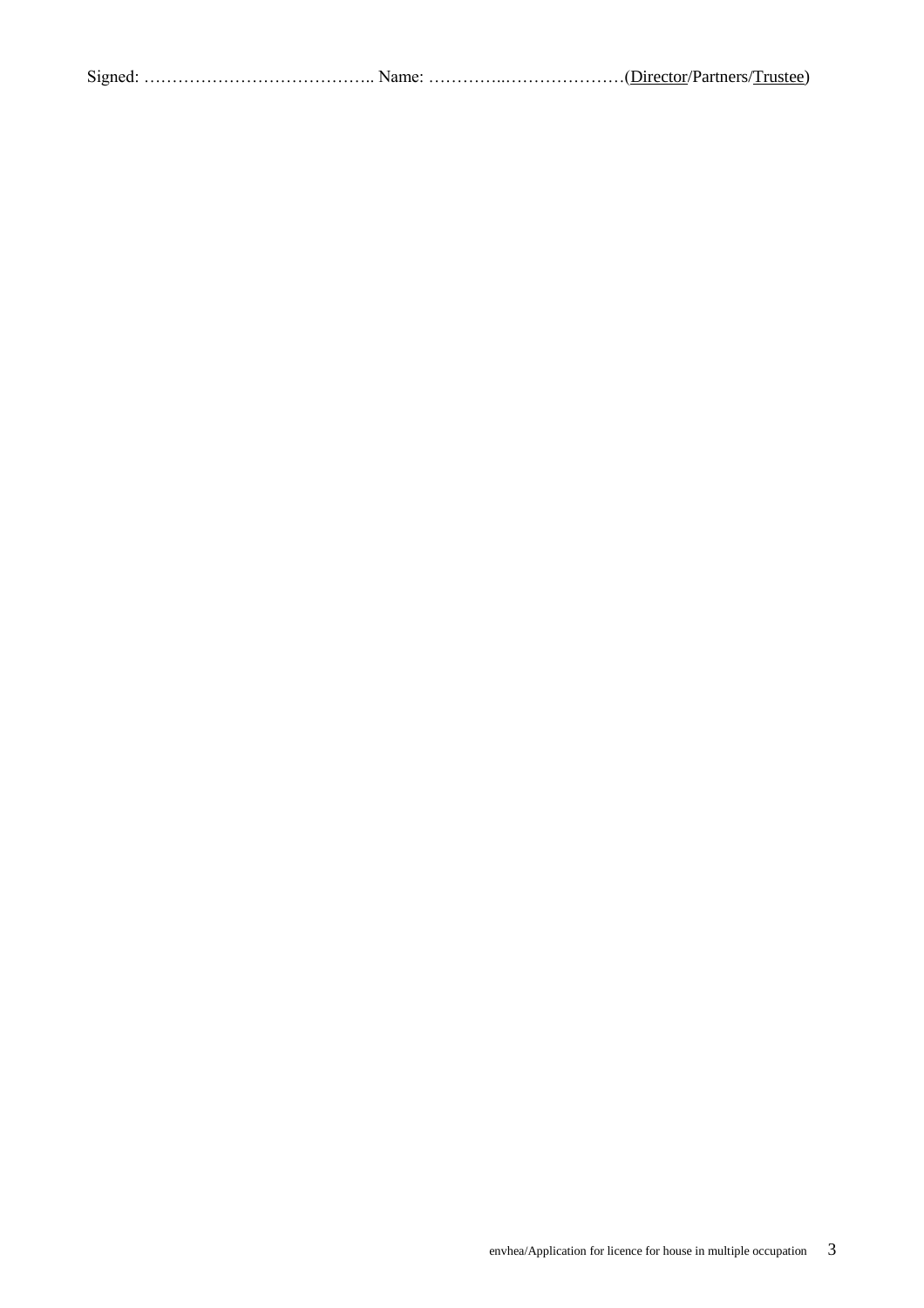#### **PART II: TO BE COMPLETED ONLY IF MANAGER/AGENT EMPLOYED**

# **PART II: Application for HMO Licence**

| 1. | Name and Addresses of Person managing the property indicating professional qualifications such<br>as RICS, ARMA, ARLA, etc.                                                                                                                                                                        |
|----|----------------------------------------------------------------------------------------------------------------------------------------------------------------------------------------------------------------------------------------------------------------------------------------------------|
|    |                                                                                                                                                                                                                                                                                                    |
|    | 2 Company/partnership/trust information: including Registered address or principal trading address where<br>appropriate                                                                                                                                                                            |
|    |                                                                                                                                                                                                                                                                                                    |
|    |                                                                                                                                                                                                                                                                                                    |
|    |                                                                                                                                                                                                                                                                                                    |
| 3. | Names and Address of all Directors/Partners/Trustees indicating professional qualifications<br>such as RICS, ARMA, ARLA, etc. (Please use separate sheet if necessary. Pre-printed<br>information about your organisation is acceptable, validated by the signature of the appropriate<br>officer) |
|    |                                                                                                                                                                                                                                                                                                    |
|    |                                                                                                                                                                                                                                                                                                    |
|    |                                                                                                                                                                                                                                                                                                    |
|    |                                                                                                                                                                                                                                                                                                    |
|    |                                                                                                                                                                                                                                                                                                    |
| 4. | <b>Name and Address of Company Secretary</b>                                                                                                                                                                                                                                                       |
|    |                                                                                                                                                                                                                                                                                                    |
|    |                                                                                                                                                                                                                                                                                                    |
|    |                                                                                                                                                                                                                                                                                                    |
|    |                                                                                                                                                                                                                                                                                                    |
|    |                                                                                                                                                                                                                                                                                                    |
|    | Please confirm by signature of all partners/trustees of management company/agent:-                                                                                                                                                                                                                 |
|    |                                                                                                                                                                                                                                                                                                    |
|    |                                                                                                                                                                                                                                                                                                    |
|    |                                                                                                                                                                                                                                                                                                    |
|    |                                                                                                                                                                                                                                                                                                    |
|    |                                                                                                                                                                                                                                                                                                    |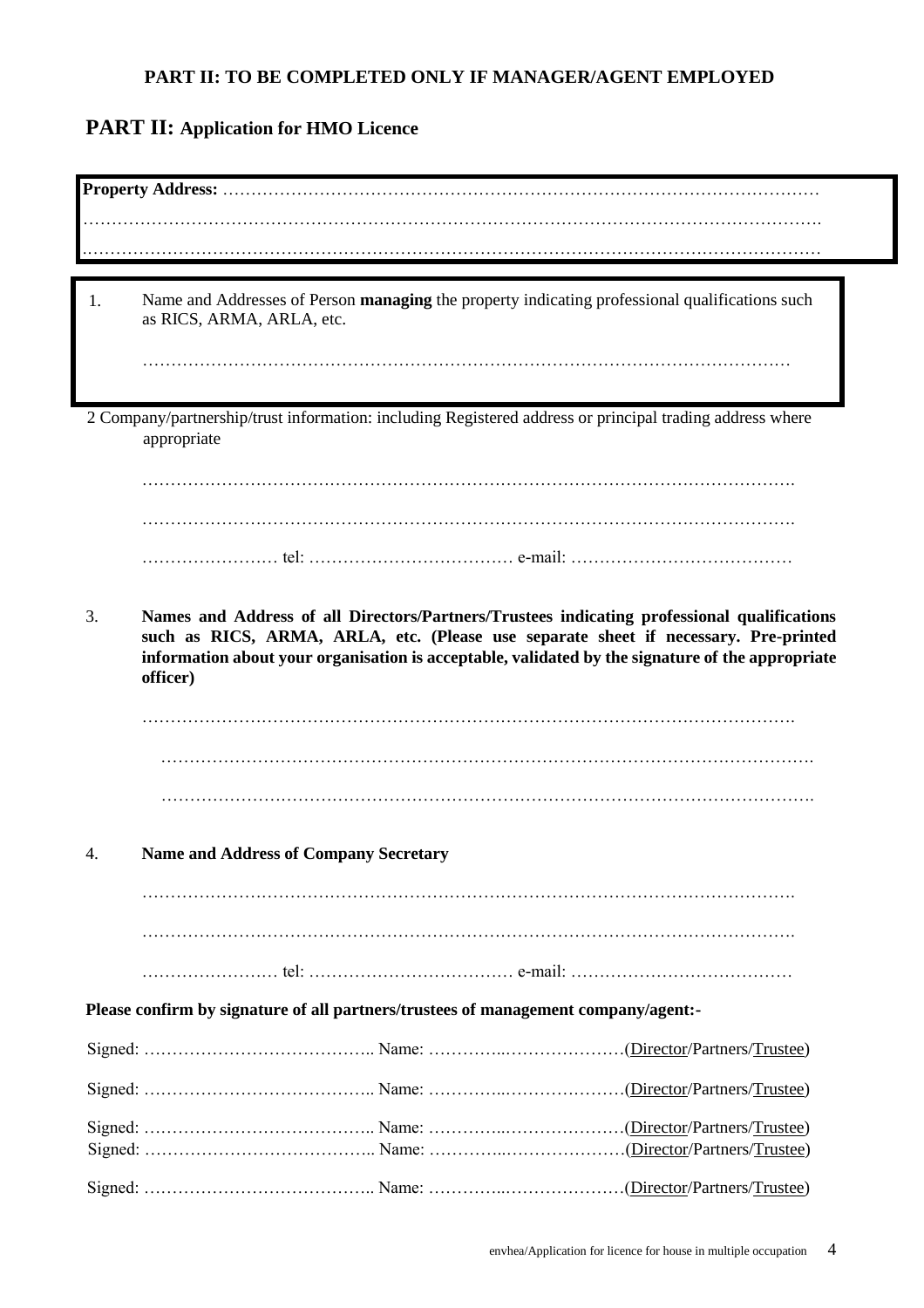#### **PART III: FIT AND PROPER PERSON (must be completed by Applicant and Manager if Manager has been employed)**

- 1. The local authority must have regard to evidence which shows that a person or any person associated or formerly associated has
	- a) Committed an offence involving:
		- fraud
		- dishonesty
		- violence
		- drugs
		- Sexual Offences Act Schedule 3

#### b) Practised

unlawful discrimination on grounds of sex, colour, race, ethnic or national origins or disability in connection with a business

c) Contravened

any provision of housing or landlord and tenant law

In particular, within the last 5 years been in control of any property:

- subject to a control order
- subject to proceedings by a local authority
- where the local authority has had to carry out works in default
- subject to a management order under the Housing Act 2004 or been refused a licence or breached conditions of a licence.
- d) Acted

in contravention of any Approved Code of Practice (ACoP)

**We may require your cooperation in obtaining Criminal Records Bureau information in confirmation of the above. We may also approach other authorities such as the Police Authority, Fire and Rescue Service, Office of Fair Trading etc. for information and confirmation. Signing this application will be taken as your agreement to any such action.**

1.1 Please indicate if 1a, b, c, or d apply to you or any person associated with you who may be involved in the **ownership** or **management** of this property. If so, please indicate which and who holds this.

Applicant ………………………………………………………………………………………… Manager ……………………………………………………………………………………….… ……………………………………………………………………………………………………. 1.2 Are you or your Manager a member of any landlords association or other professional body? Please indicate which: Applicant …………………...…………………………………………………………………….. Manager ………………………………………………………………………………………….. 1.3 Are you an accredited landlord in this or another authority?  $\Box$  Yes  $\Box$  No If yes, please state where ………………………………………………………………………… 1.4 Are you or your manager on the lists for any academic or other organisation/institution? Please state which and indicate by initialling your entry that we may contact them for a reference if required.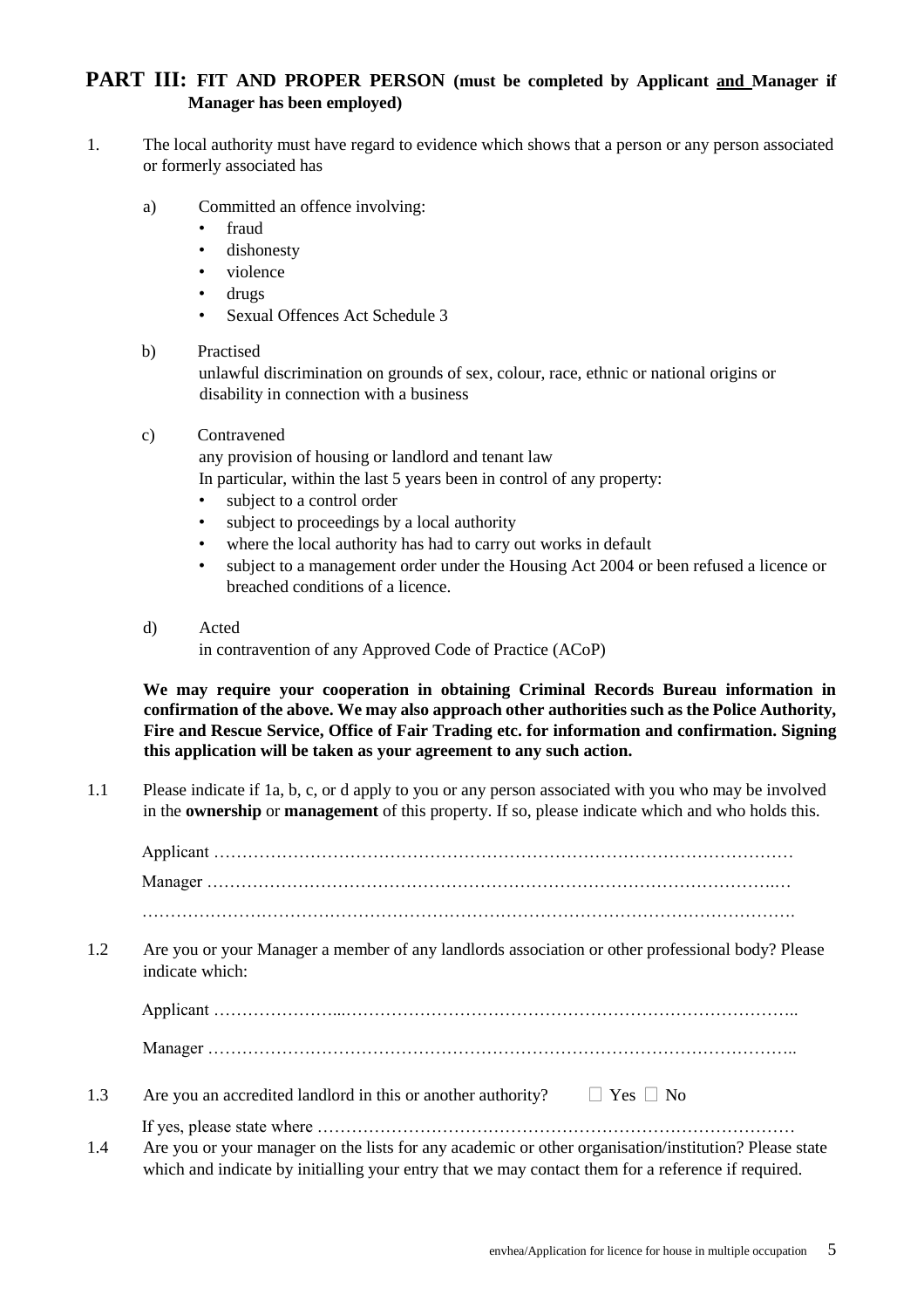1.5 List any related training courses you have undertaken or conferences attended in the last 3 years. (Evidence may be required at a later date).

# **PART IV: PROPERTY DETAILS (must be completed)**

#### 1. **PROPERTY CONDITION**

| 1.1 | When was the house built? (please tick appropriate box) |                                                                                                  |                  |                                           |
|-----|---------------------------------------------------------|--------------------------------------------------------------------------------------------------|------------------|-------------------------------------------|
|     | Pre 1919                                                | Pre 1919 to 1944                                                                                 | Pre 1945 to 1964 |                                           |
|     | Pre 1965 to 1980                                        | Post 1980                                                                                        |                  |                                           |
| 1.2 |                                                         | Description of the property (please tick appropriate box)                                        |                  |                                           |
|     | detached                                                | semi-detached                                                                                    | terraced         | end of terrace                            |
|     | purpose built                                           | $\Box$ mixed residential and                                                                     |                  | house converted into self-contained flats |
|     | block of flats                                          | commercial                                                                                       |                  |                                           |
|     | other (please specify)                                  |                                                                                                  |                  |                                           |
|     |                                                         |                                                                                                  |                  |                                           |
| 1.3 |                                                         | Description of occupation (please tick appropriate box)                                          |                  |                                           |
|     | shared house                                            | hostel                                                                                           | shared flat      |                                           |
|     |                                                         | A mix of self-contained units and shared accommodation                                           |                  | Bedsits with shared facilities            |
|     |                                                         | Self-contained single household unit $\Box$ Other (please specify)                               |                  |                                           |
|     |                                                         |                                                                                                  |                  |                                           |
|     |                                                         |                                                                                                  |                  |                                           |
| 1.4 |                                                         | If the accommodation is within a converted house, was the conversion done in accordance with the |                  |                                           |
|     |                                                         | relevant building regulations in force at the time? $\Box$ Yes $\Box$ No                         |                  |                                           |

If **yes**, what year was the conversion carried out? Date

Please provide the relevant Building Control completion certificate for the conversion.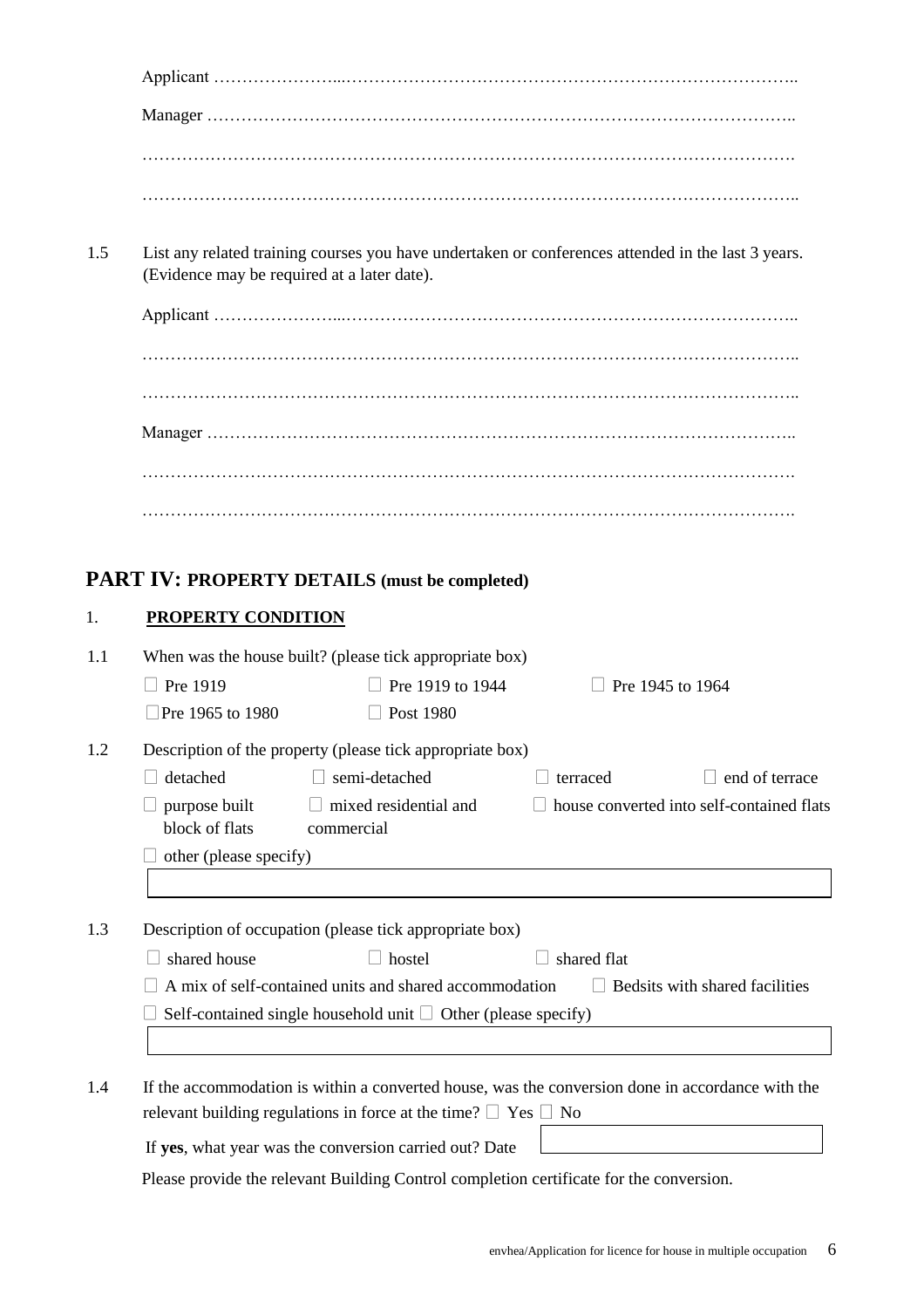| 1.5 |                                | Please tick all of the floors the property has: |                                                                                         |                     |
|-----|--------------------------------|-------------------------------------------------|-----------------------------------------------------------------------------------------|---------------------|
|     |                                | basement storage                                | basement residential                                                                    | basement commercial |
|     |                                | ground floor                                    | $\Box$ first floor                                                                      | second floor        |
|     |                                | third floor                                     | fourth floor                                                                            | fifth floor         |
|     |                                | sixth floor (and above)                         |                                                                                         |                     |
| 1.6 |                                |                                                 | Considering the age, character and locality of the property, please state if it is/has: |                     |
|     | a)                             | structurally sound and in reasonable repair     |                                                                                         | $Yes \Box No$       |
|     | b)                             | reasonably free from damp                       |                                                                                         | $Yes \Box No$       |
|     | $\mathbf{c})$                  | clean and in good repair                        |                                                                                         | $Yes \Box No$       |
|     | d)                             |                                                 | secure (with adequate window and external door locks)                                   | $Yes \Box No$       |
|     | e)                             |                                                 | adequate facilities for rubbish storage and disposal                                    | $Yes \Box No$       |
|     |                                | Have you a schedule for                         |                                                                                         |                     |
| 1.7 | a)                             | planned maintenance                             |                                                                                         | $Yes \Box No$       |
|     | b)                             | inspection of furniture/facilities/equipment    |                                                                                         | $Yes \Box No$       |
|     | (please provide brief details) |                                                 |                                                                                         |                     |
|     |                                |                                                 |                                                                                         |                     |

#### 2. **FIRE SAFETY**

| 2.1 | Does the property have a system of fire detection?                                                                                                         | Yes                 | N <sub>o</sub>                      |
|-----|------------------------------------------------------------------------------------------------------------------------------------------------------------|---------------------|-------------------------------------|
|     | If yes, does the system include:                                                                                                                           | $\Box$ Yes          | $\Box$ No                           |
|     | a fire alarm control panel<br>п                                                                                                                            | $\Box$ Yes          | N <sub>0</sub><br>$\perp$           |
|     | heat detectors in the kitchens<br>п                                                                                                                        | Yes<br>$\perp$      | <b>No</b><br>$\mathbf{I}$           |
|     | mains wired smoke detectors in rooms<br>п                                                                                                                  | Yes<br>$\perp$      | <b>No</b><br>$\mathbb{R}^n$         |
|     | mains wired smoke detectors in common parts<br>п                                                                                                           | Yes<br>$\perp$      | N <sub>o</sub><br>$\mathbf{I}$      |
|     | battery powered smoke detectors in common parts only<br>٠                                                                                                  | Yes                 | N <sub>o</sub><br>$\vert \ \ \vert$ |
|     | sounders/alarms on all levels                                                                                                                              | Yes<br>$\mathbf{L}$ | N <sub>0</sub><br>$\vert \ \ \vert$ |
|     | call points in the communal areas<br>٠                                                                                                                     | Yes                 | N <sub>0</sub><br>$\mathbb{R}^n$    |
|     | If there is a mains wired fire alarm and detection system, has it been tested<br>in accordance with BS5839 at least quarterly? (Please provide a copy of a |                     |                                     |
|     | current certificate of testing showing compliance to BS5839)                                                                                               | Yes<br>$\mathbf{L}$ | N <sub>0</sub><br>$\blacksquare$    |
|     | Is there a log book of inspection/testing?                                                                                                                 | Yes                 | N <sub>o</sub>                      |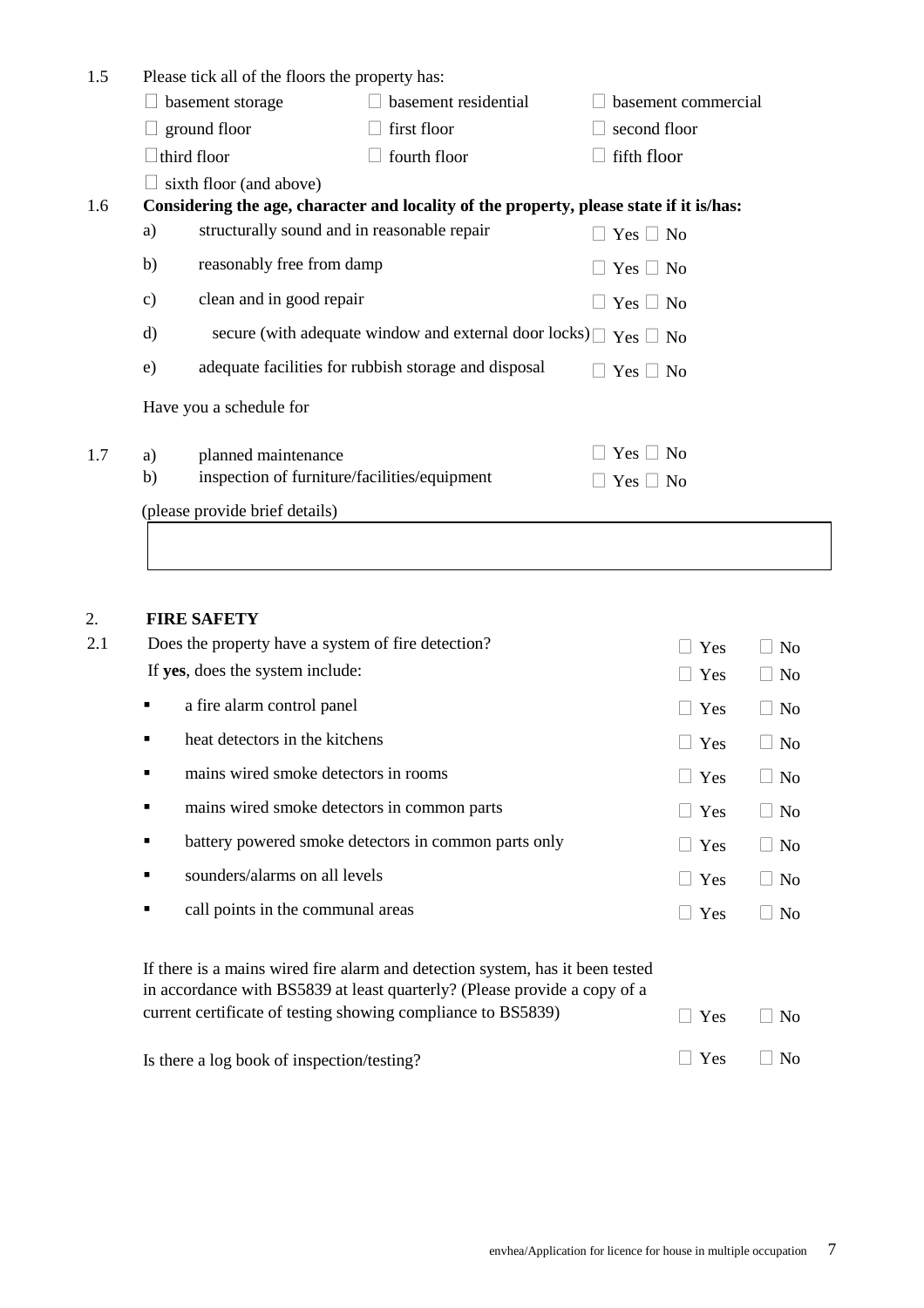| If yes, what is the date of the last entry?                                                                                                                                                              |                          |           |
|----------------------------------------------------------------------------------------------------------------------------------------------------------------------------------------------------------|--------------------------|-----------|
| Name the person responsible for maintaining the alarm system<br>Please state the location of the log book (if applicable)                                                                                |                          |           |
| Do you have a protected stairway and any associated exit route? $\Box$ Yes $\Box$ No                                                                                                                     |                          |           |
| If yes, please give brief details and indicate a sketch plan.                                                                                                                                            |                          |           |
| What is the approximate travel distance from the furthest room exit to the entrance<br>of the accommodation?                                                                                             |                          |           |
| metres                                                                                                                                                                                                   |                          |           |
| Does the property have an emergency lighting system?                                                                                                                                                     | $\Box$ Yes               | $\Box$ No |
| If yes, has the system been tested in accordance with BS5266: Part 1:<br>1988 at least every three years? (If yes, please provide a copy of the most<br>recent periodic inspection and test certificate) | Yes<br>$\vert \ \ \vert$ | $\Box$ No |
| Are the doors that open on the communal areas fire doors<br>capable of 30 minutes fire resistance?                                                                                                       | $\Box$ Yes               | $\Box$ No |
| If yes, are they fitted with self-closers?                                                                                                                                                               | $\Box$ Yes               | $\Box$ No |
| Is the following fire safety equipment provided?                                                                                                                                                         |                          |           |
| Fire blankets in all kitchens?<br>٠                                                                                                                                                                      | $\Box$ Yes               | $\Box$ No |
| Fire blankets in shared kitchens only?                                                                                                                                                                   | Yes                      | $\Box$ No |
| Fire extinguishers?                                                                                                                                                                                      | $\Box$ Yes               | $\Box$ No |
| Fire safety signs<br>If yes, please indicate on sketch plan                                                                                                                                              | $\Box$ Yes               | $\Box$ No |
| Has the fire safety equipment been serviced in the last 12 months?                                                                                                                                       | $\Box$ Yes               | $\Box$ No |
| Does each tenant have clear written instructions on what to do in the<br>event of a fire?                                                                                                                | $\Box$ Yes               | $\Box$ No |
| Are the tenants provided with upholstered furniture?<br>If yes, does it all comply with the Furnishings (Fire Safety) Amendment<br>Regulations 1993?                                                     | $\Box$ Yes               | $\Box$ No |
| Are the tenants able to open the front entrance door to the whole dwelling<br>from the inside without a key? (i.e. the front entrance door has no deadlock)                                              | $\Box$ Yes               | $\Box$ No |

#### **3. PROPERTY MANAGEMENT**

3.1 Is there, displayed in a suitable position within the property, a notice giving the name, address and telephone number of the person managing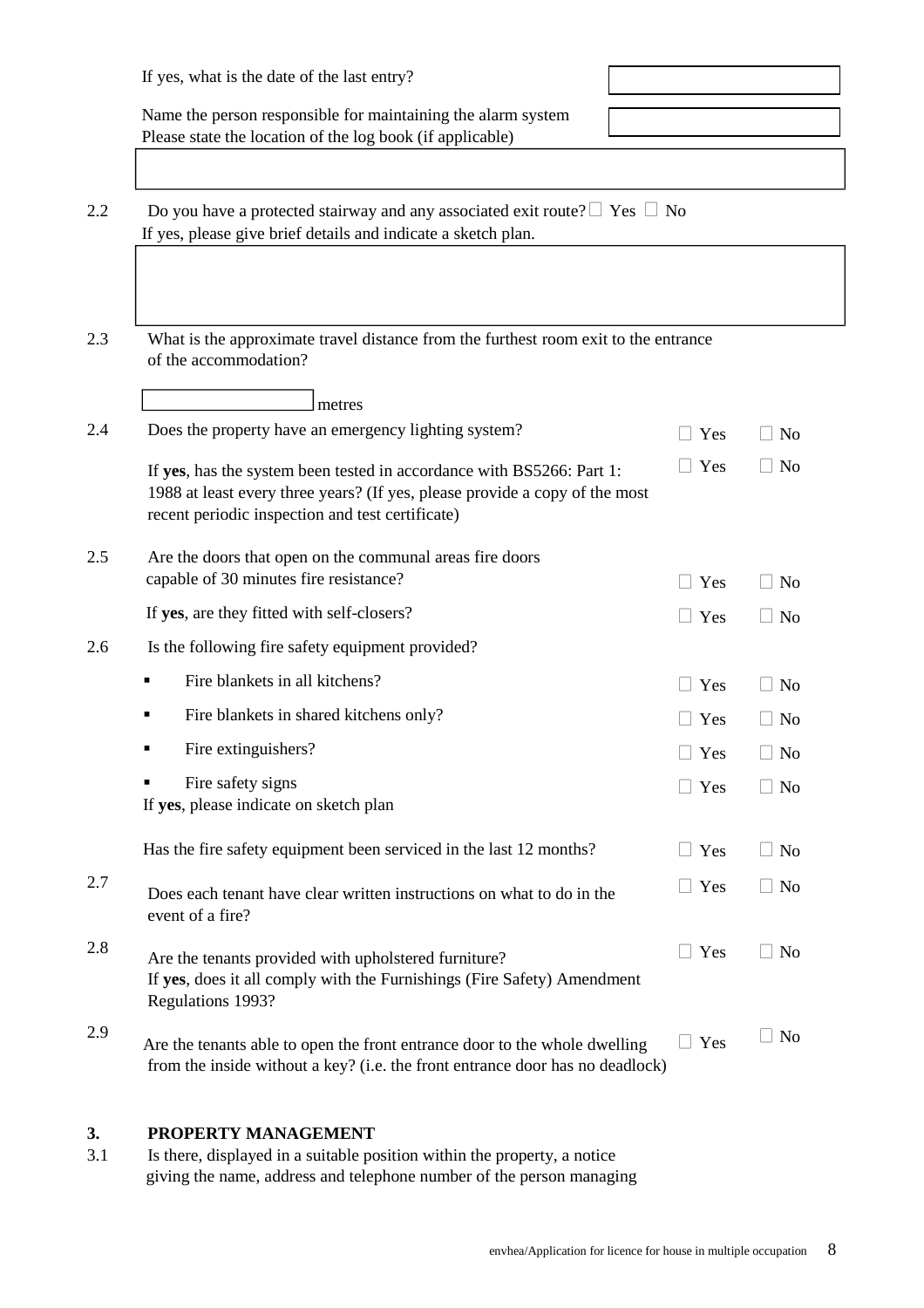|      | the house?                                                                    |                                                                                                                                   |               | Yes                      | N <sub>o</sub>                              |
|------|-------------------------------------------------------------------------------|-----------------------------------------------------------------------------------------------------------------------------------|---------------|--------------------------|---------------------------------------------|
|      |                                                                               |                                                                                                                                   |               |                          |                                             |
| 3.2  | How many gas appliances are there in the house?                               |                                                                                                                                   |               |                          |                                             |
| 3.3  | Does a CORGI registered contractor carry out safety checks for the            |                                                                                                                                   | $\Box$ Yes    | N <sub>o</sub><br>$\Box$ |                                             |
|      | gas appliances in the property?                                               |                                                                                                                                   |               | $\Box$ N/A               |                                             |
|      |                                                                               | Please provide copies of the latest gas safety certificates.                                                                      |               |                          |                                             |
| 3.4  | Does this include:                                                            | Is there a programme in place for general maintenance of the property?<br>Structural repair                                       |               | $\Box$ Yes<br>$\Box$ Yes | N <sub>0</sub><br>N <sub>o</sub>            |
|      |                                                                               | Amenities                                                                                                                         |               | $\Box$ Yes               | $\perp$<br>N <sub>o</sub>                   |
|      |                                                                               | Equipment                                                                                                                         |               | $\Box$ Yes               | $\Box$ No                                   |
|      |                                                                               | Furniture                                                                                                                         |               | $\Box$ Yes               | $\Box$ No                                   |
| 3.5  | Does this include structural repair?                                          |                                                                                                                                   |               | $\Box$ Yes               | <b>No</b><br>$\mathbb{R}$                   |
| 3.6  | repair works to be carried out at the property?                               | Are there adequate financial arrangements in place to allow for                                                                   |               | $\Box$ Yes               | $\Box$ No                                   |
| 3.7  | In a good decorative state?                                                   | Are the rooms and areas in common use in good repair?                                                                             |               | $\Box$ Yes<br>$\Box$ Yes | $\Box$<br>N <sub>o</sub><br>$\Box$ No       |
|      | In common use in a clean condition?                                           |                                                                                                                                   |               | $\Box$ Yes               | $\Box$ No                                   |
| 3.8  |                                                                               | Are arrangements in place for the regular cleaning of common parts?<br>If yes, how often are the common parts cleaned and who by? |               | $\Box$ Yes               | N <sub>o</sub><br>$\mathbb{R}$              |
|      |                                                                               |                                                                                                                                   |               |                          |                                             |
| 3.9  |                                                                               | Are all of the staircases, passageways, corridors, halls, lobbies,                                                                |               |                          |                                             |
|      |                                                                               | balconies and entrances in common use free from obstruction?                                                                      |               | $\Box$ Yes               | $\Box$ No                                   |
| 3.10 |                                                                               | Are the amenities in common use regularly cleaned?                                                                                |               | $\Box$ Yes               | $\Box$ No                                   |
| 3.11 |                                                                               | Is the resident's living accommodation in a good state of repair?                                                                 |               | $\Box$ Yes               | $\Box$ No                                   |
| 3.12 | Are all windows in a good state of repair?<br>Are the windows fully openable? |                                                                                                                                   |               | $\Box$ Yes<br>$\Box$ Yes | N <sub>o</sub><br>$\mathbf{L}$<br>$\Box$ No |
|      | Are the windows double glazed?                                                |                                                                                                                                   | $\exists$ Yes | $\Box$ No                | Some                                        |
| 3.13 | What form of heating does the property have?                                  |                                                                                                                                   |               |                          |                                             |
|      | Gas fired central heating                                                     |                                                                                                                                   |               | $\Box$ Yes               | $\Box$ No                                   |
|      | Off peak night storage heaters                                                |                                                                                                                                   |               | $\Box$ Yes               | $\Box$ No                                   |
|      | Individual wall mounted gas heaters                                           |                                                                                                                                   |               | $\Box$ Yes               | No                                          |
|      | Individual wall mounted electric heaters                                      |                                                                                                                                   |               | $\Box$ Yes               | $\Box$ No                                   |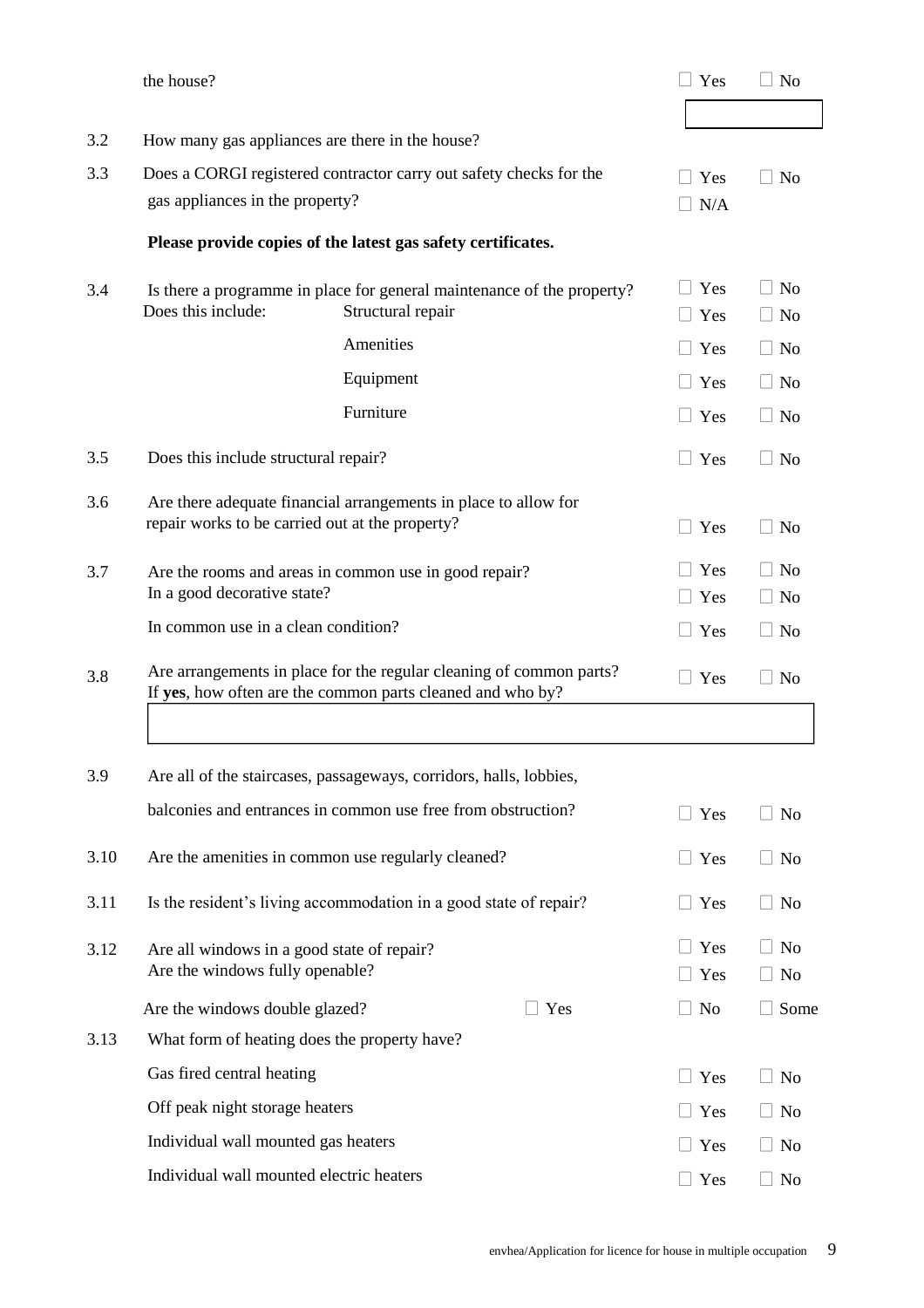|      | Others (please specify)                                                                                       |             |                    |
|------|---------------------------------------------------------------------------------------------------------------|-------------|--------------------|
|      | Is the loft insulated?                                                                                        | Yes         | N <sub>0</sub>     |
|      | If yes, to what depth?                                                                                        |             |                    |
|      | If there are cavity walls, do you have cavity wall insulation?                                                | <b>Yes</b>  | N <sub>0</sub>     |
| 3.14 | Is the property free from all pests and vermin?                                                               | $\vert$ Yes | N <sub>0</sub>     |
|      | If no, please provide the details of the pest control contractor<br>responsible for treating the infestation. | <b>Yes</b>  | $\overline{N}_{0}$ |
|      |                                                                                                               |             |                    |

#### **TENANCY INFORMATION**

| 4.1 | Are the tenants provided with written details of the terms                                                                                                   |            |                     |
|-----|--------------------------------------------------------------------------------------------------------------------------------------------------------------|------------|---------------------|
|     | of their tenancy?                                                                                                                                            | $\Box$ Yes | $\Box$ No           |
| 4.2 | Is an inventory prepared at commencement of occupancy?                                                                                                       | Yes        | $\Box$ No           |
| 4.3 | Are rent books provided?                                                                                                                                     | $\Box$ Yes | $\Box$ No           |
|     | If rent books are not provided, are the tenants given<br>receipts/rent statements                                                                            | $\Box$ Yes | $\Box$ No           |
| 4.4 | Are the tenants provided with a complaints procedure?                                                                                                        | Yes        | $\Box$ No           |
| 4.5 | Is there an emergency 24 hour contact telephone number that can be used<br>by the tenants in relation to the property?<br>If yes, please provide the number: | $\Box$ Yes | $\Box$ No           |
| 4.6 | Are tenants required to provide deposits at the                                                                                                              |            |                     |
|     | commencement of their tenancy?                                                                                                                               | $\Box$ Yes | $\Box$ No           |
|     | If yes, is there a written procedure to deal with deposit disputes at<br>the end of a tenancy?                                                               | $\Box$ Yes | $\Box$ No           |
| 4.7 | Has the applicant/manager/agent previously held or do they currently<br>hold a licence for another house in multiple occupation?                             | $\Box$ Yes | $\Box$ No           |
|     | If yes, please provide the addresses of these properties, along with details of the authorities that<br>issued the licence.                                  |            |                     |
|     |                                                                                                                                                              | Postcode   |                     |
|     |                                                                                                                                                              | Postcode   |                     |
| 4.8 | Has the applicant or manager/agent ever applied for and been refused<br>a house in multiple occupation licence?                                              | $\Box$ Yes | No<br>$\mathcal{L}$ |

If yes, which authority refused the licence and when was it refused?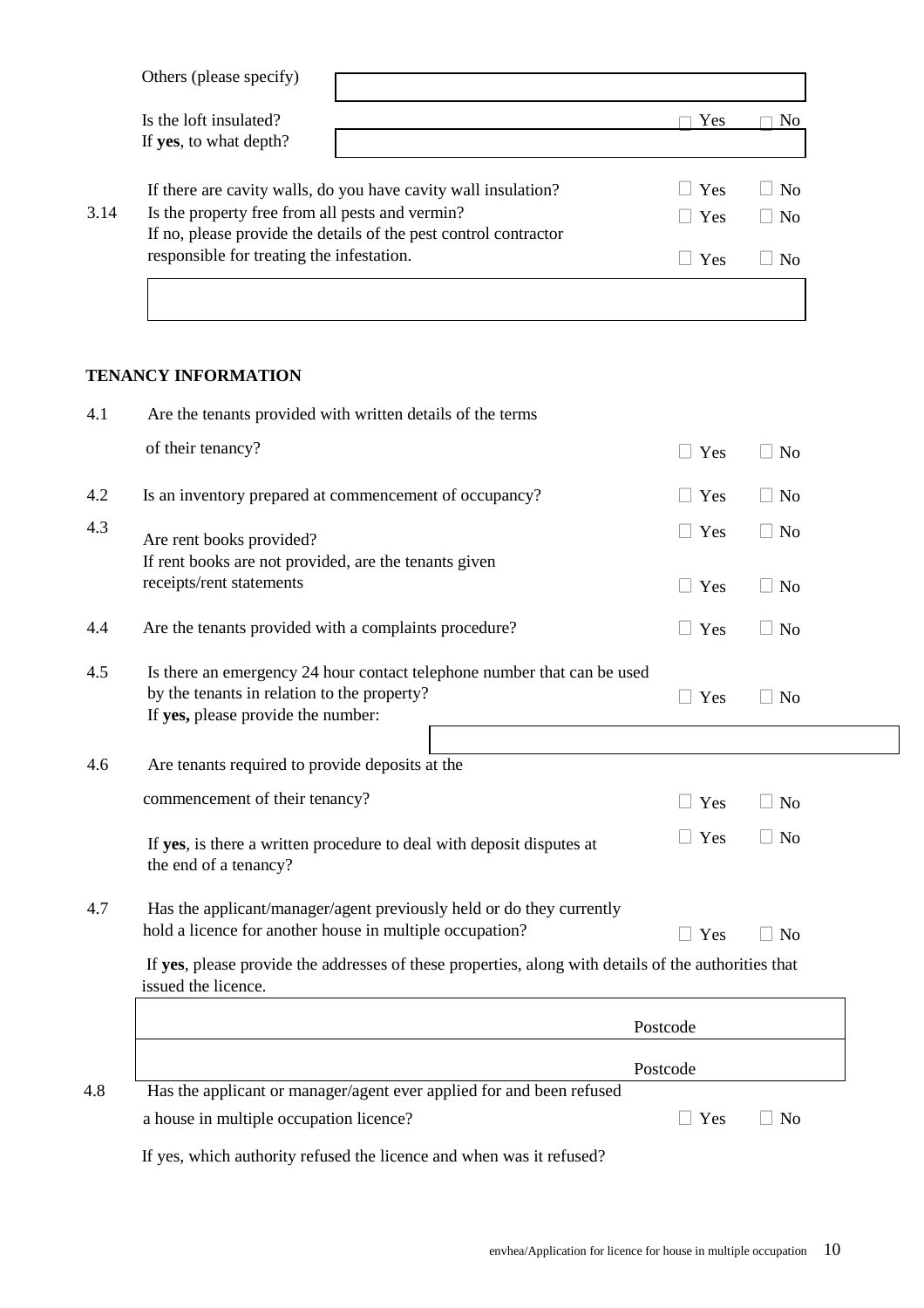| 4.9 | Has the applicant, manager/agent ever breached any condition of a licence issued under Parts 2       |
|-----|------------------------------------------------------------------------------------------------------|
|     | $\Box$ Yes $\Box$ No<br>and/or 3 of the Housing Act $2004$ ?                                         |
|     | If yes, please provide details of the licence condition(s) breached and the local authority in which |
|     | they were breached.                                                                                  |
|     |                                                                                                      |

#### **PART V: OCCUPIER INFORMATION**

Please include details of all occupiers, including children and babies occupying the letting

| 5.1 | How many individuals currently live at the property?                                 |                        |
|-----|--------------------------------------------------------------------------------------|------------------------|
| 5.2 | How many households currently live in the property?                                  |                        |
| 5.3 | How many separate lettings are available in the<br>property?                         |                        |
| 5.4 | Is the owner or managing agent living<br>in the house? (please tick appropriate box) | $\Box$ Yes<br>$\rm No$ |
|     | If yes, please state their names and flat/room number                                |                        |

5.5 Occupation by room (please complete table overleaf)

Please list every habitable room on every floor of the house

- Please start from the bottom of the house and work upwards
- Include all occupiers, including children occupying the lettings
- Indicate whether the occupiers in this room share amenities (S) or if the amenities are for the exclusive use (E)

\* Room location (to be taken when looking at the property from the front at street level eg. ground floor right room)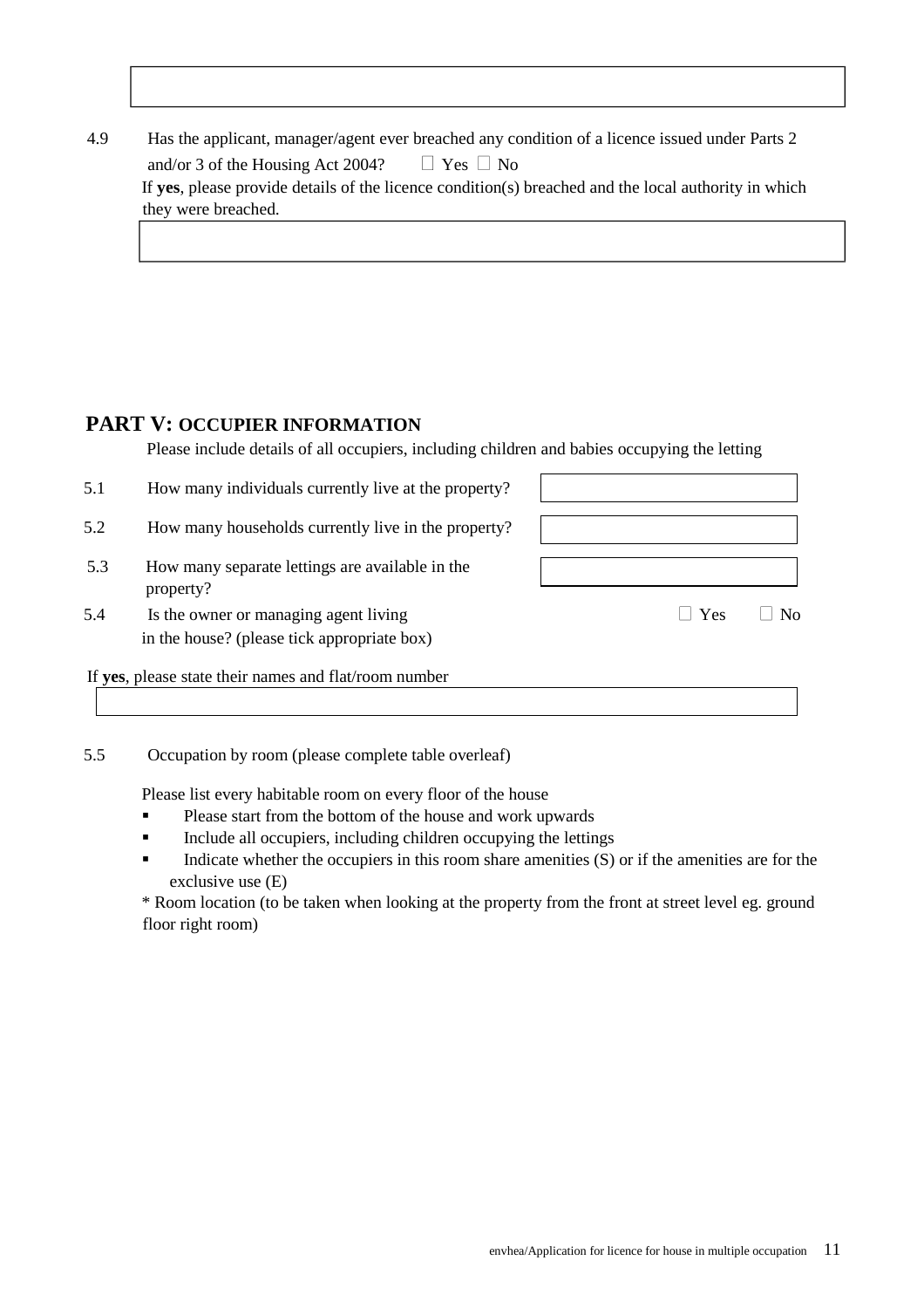| $\overline{1}$ .<br>$\operatorname{Room}$<br>Location <sup>*</sup> | 2. Room Name | 3. Description<br>(e.g. Bedsit, self<br>contained flat,<br>bedroom) | 4. Floor<br>Area $(m2)$ | 5. Names of Occupiers       | 6. Cooking Facilities<br>$\to$ or $S$ | 7. Food Storage | 8. Baths/Shower<br>$\mathop{\hbox{\rm E}}$ or $\mathop{\hbox{\rm S}}$ | 9. W.C E or<br>${\bf S}.$ | 10. Wash hand Basin<br>(whb) | 11. Fire Precautions in<br>$\operatorname{Room}$  |
|--------------------------------------------------------------------|--------------|---------------------------------------------------------------------|-------------------------|-----------------------------|---------------------------------------|-----------------|-----------------------------------------------------------------------|---------------------------|------------------------------|---------------------------------------------------|
| e.g.<br>Ground<br>floor right                                      | Room 4       | Bedsit                                                              | 10m <sup>2</sup>        | Mr A. Smith<br>Mrs B. Smith | Electric cooker<br>microwave          | Fridge          | Both $(S)$                                                            | W.C. (S)                  | 1 in room                    | Heat detector<br>kitchen.<br>Fire blanket kitchen |
|                                                                    |              |                                                                     |                         |                             |                                       |                 |                                                                       |                           |                              |                                                   |
|                                                                    |              |                                                                     |                         |                             |                                       |                 |                                                                       |                           |                              |                                                   |
|                                                                    |              |                                                                     |                         |                             |                                       |                 |                                                                       |                           |                              |                                                   |
|                                                                    |              |                                                                     |                         |                             |                                       |                 |                                                                       |                           |                              |                                                   |
|                                                                    |              |                                                                     |                         |                             |                                       |                 |                                                                       |                           |                              |                                                   |

# **PART V : OCCUPIER INFORMATION**

12 envhea/Application for licence for house in multiple occupation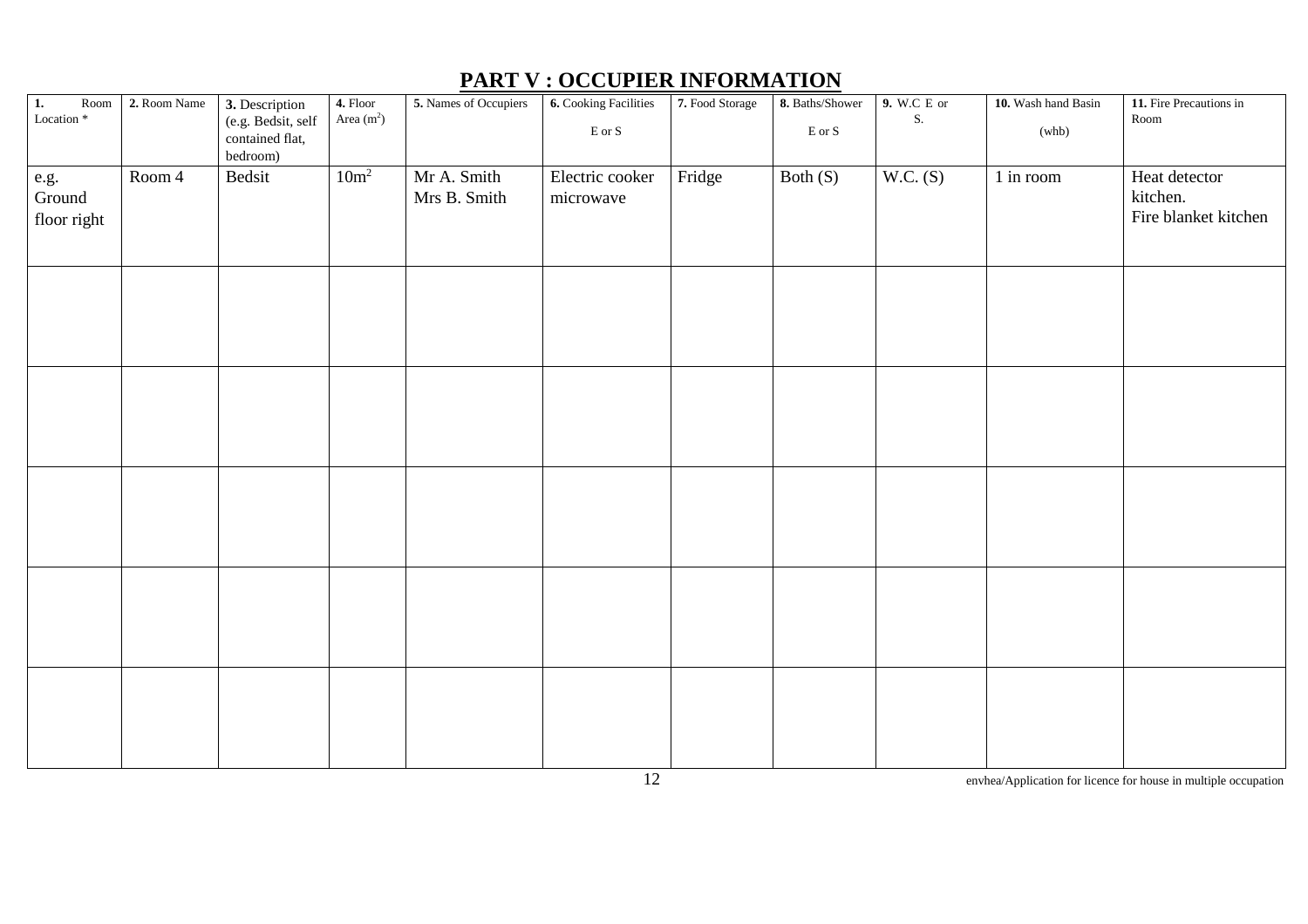## **PART VI : PROPERTY DESCRIPTION**

| 1.                        | 2. Type and No. of Rooms (Bed/sit | 3. Total No. of | 4. Total No. of  | 5. Total No.                                            | 6.Total No.of                                           | 7. Total No of                                     | 8. Smoke /heat       |
|---------------------------|-----------------------------------|-----------------|------------------|---------------------------------------------------------|---------------------------------------------------------|----------------------------------------------------|----------------------|
| Floor                     | Living)                           | Occupants       | kitchens on this | Baths/ Showers                                          | W.C's on this                                           | Wash hand basins                                   | detectors/fire       |
|                           |                                   | $(adults +$     | floor            | on this floor                                           | floor                                                   | on this floor                                      | blankets/alarms etc. |
|                           |                                   | children)       |                  |                                                         |                                                         |                                                    | (please also show on |
|                           |                                   |                 |                  | $\operatorname*{E}\operatorname*{or}\operatorname*{S}%$ | $\operatorname*{E}\operatorname*{or}\operatorname*{S}%$ | $\mathop{\hbox{\rm E}}$ or $\mathop{\hbox{\rm S}}$ | sketch plan)         |
| <b>Basement</b><br>$($ if |                                   |                 |                  |                                                         |                                                         |                                                    |                      |
| applicable)               |                                   |                 |                  |                                                         |                                                         |                                                    |                      |
|                           |                                   |                 |                  |                                                         |                                                         |                                                    |                      |
|                           |                                   |                 |                  |                                                         |                                                         |                                                    |                      |
|                           |                                   |                 |                  |                                                         |                                                         |                                                    |                      |
|                           |                                   |                 |                  |                                                         |                                                         |                                                    |                      |
|                           |                                   |                 |                  |                                                         |                                                         |                                                    |                      |
| Ground<br>Floor           |                                   |                 |                  |                                                         |                                                         |                                                    |                      |
|                           |                                   |                 |                  |                                                         |                                                         |                                                    |                      |
|                           |                                   |                 |                  |                                                         |                                                         |                                                    |                      |
|                           |                                   |                 |                  |                                                         |                                                         |                                                    |                      |
|                           |                                   |                 |                  |                                                         |                                                         |                                                    |                      |
|                           |                                   |                 |                  |                                                         |                                                         |                                                    |                      |
|                           |                                   |                 |                  |                                                         |                                                         |                                                    |                      |
| <b>First Floor</b>        |                                   |                 |                  |                                                         |                                                         |                                                    |                      |
|                           |                                   |                 |                  |                                                         |                                                         |                                                    |                      |
|                           |                                   |                 |                  |                                                         |                                                         |                                                    |                      |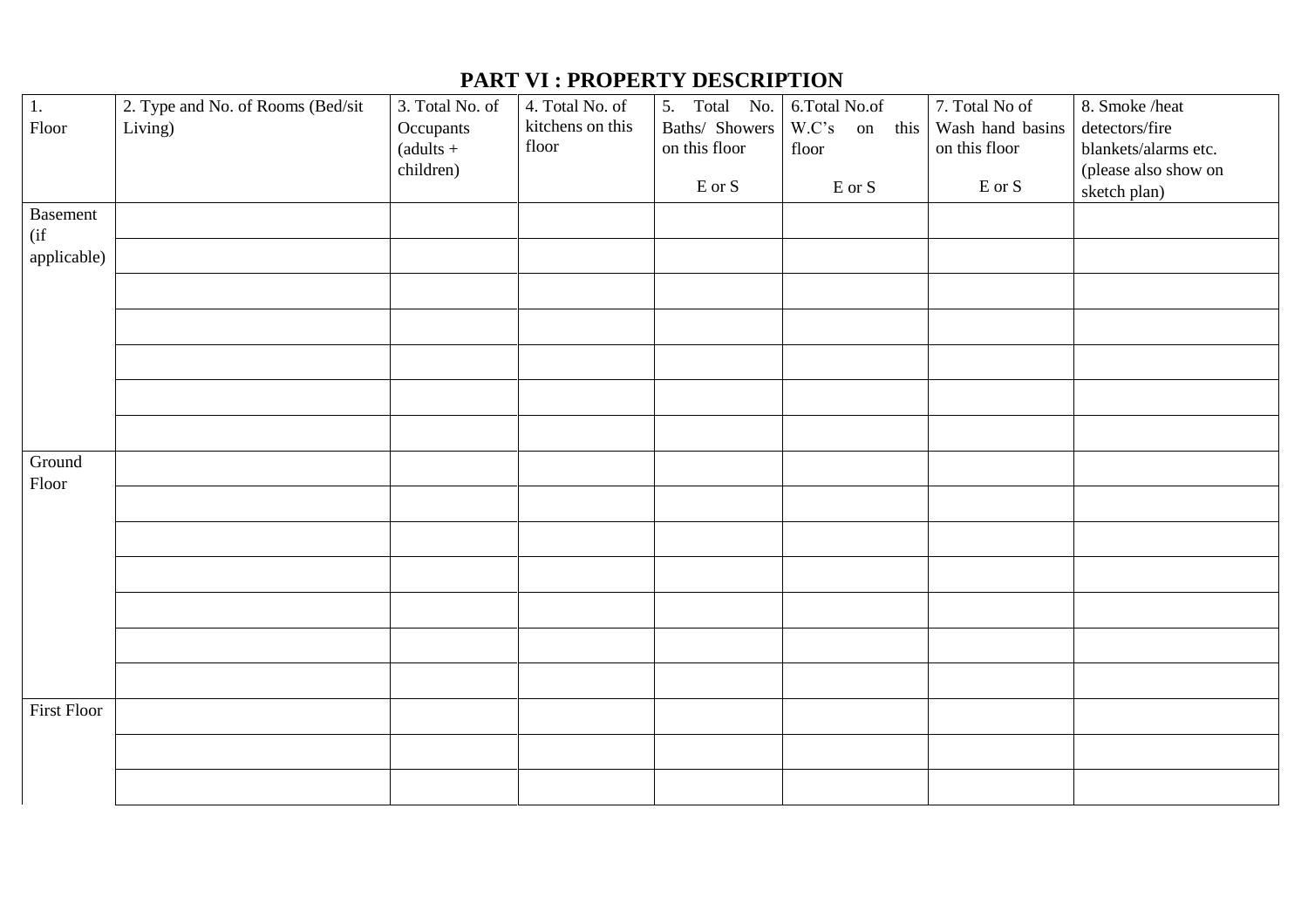| Second<br>Floor |  |  |  |  |
|-----------------|--|--|--|--|
|                 |  |  |  |  |
|                 |  |  |  |  |
|                 |  |  |  |  |
|                 |  |  |  |  |
|                 |  |  |  |  |
|                 |  |  |  |  |

13 envhea/Application for licence for house in multiple occupation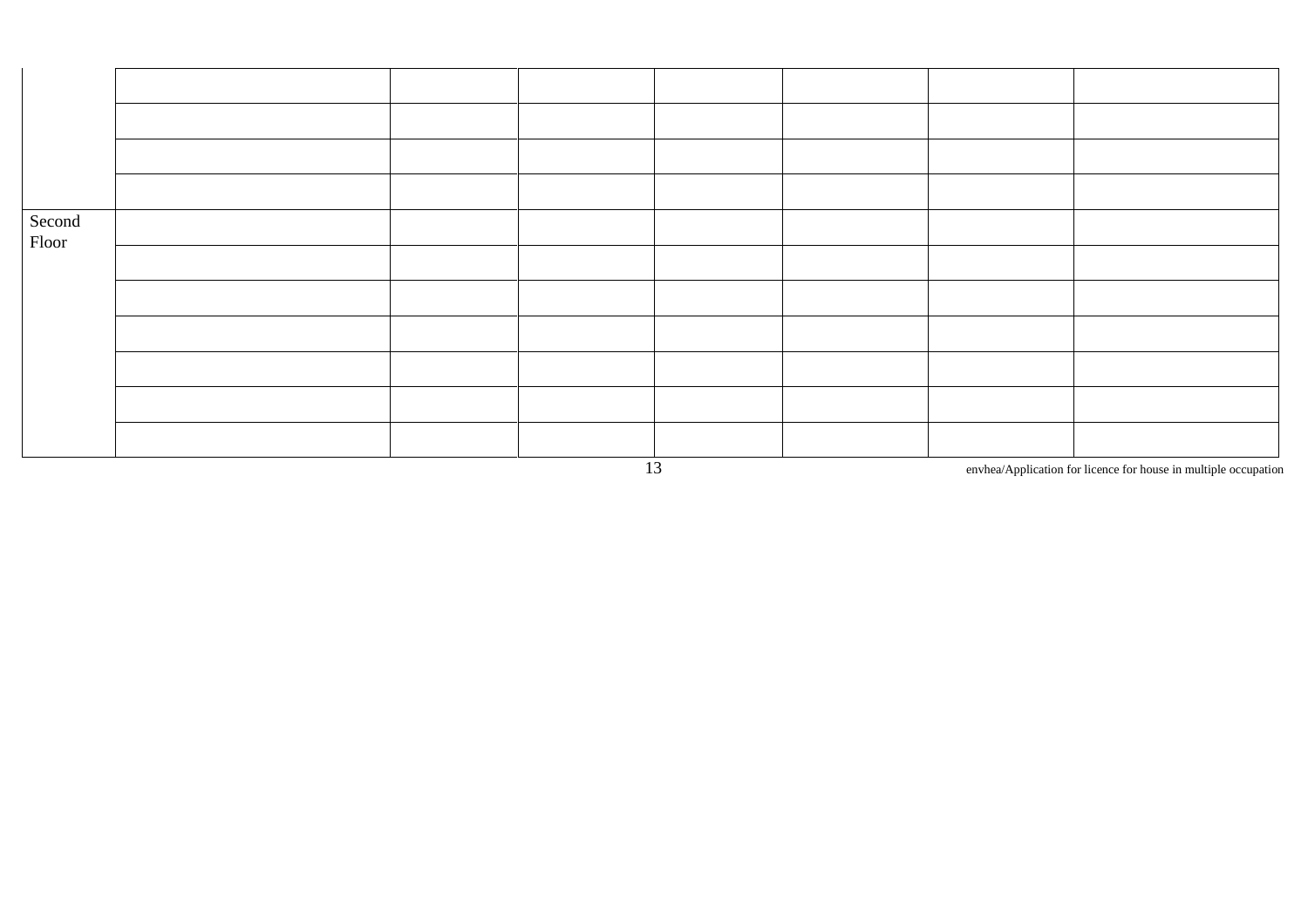#### **PART VI : PROPERTY DESCRIPTION NOTES**

- 1. Please indicate which floor (basement (if any).ground/ $1<sup>st</sup>/2<sup>nd</sup>$ , etc). If you have more floors than indicated, please use separate sheet.
- 2. Type and total number of bedsits, bedrooms, living rooms on this floor not including kitchen and bathrooms.
- 3. Total number of occupants on this floor, including adults and children.
- 4.  $-7$ . Please indicate if amenities on this floor (if applicable) are used exclusively by the occupier(s) of one flat or bedsit (E) on that floor, or if this is shared with another tenant in another part of the property.(S)
- 8. Please indicate number of smoke alarms and other fire precautions on this floor. Please specify and put on sketch plan. **Please submit and attach a sketch plan of each floor of the property to be licensed, with the position of kitchens, bathrooms, firefighting equipment e.g. fire blankets, alarms, fire safety sign locations, smoke alarms, etc and emergency lighting. This should be to a scale not less than 1:100.**

#### **NOTES – SEE PREVIOUS**

#### **FURTHER INFORMATION**

Please use this space if you need more room for any of your answers or for any additional information you think may be relevant to the application**.**

#### **FINAL DECLARATION VII**

**I/We declare that the information contained in this application is correct to the best of my/our knowledge. I/we understand that I/we commit an offence if I/we supply any information to a local housing authority that is false or misleading and which I/we know is false or misleading.**

**Name of applicant**

| Signature                                           |      |
|-----------------------------------------------------|------|
|                                                     | Date |
|                                                     |      |
| Nameofproposedlicenceholder (ifdifferenttoapplicant |      |
| Signature                                           | Date |
|                                                     |      |
| <b>Name of Manager</b>                              |      |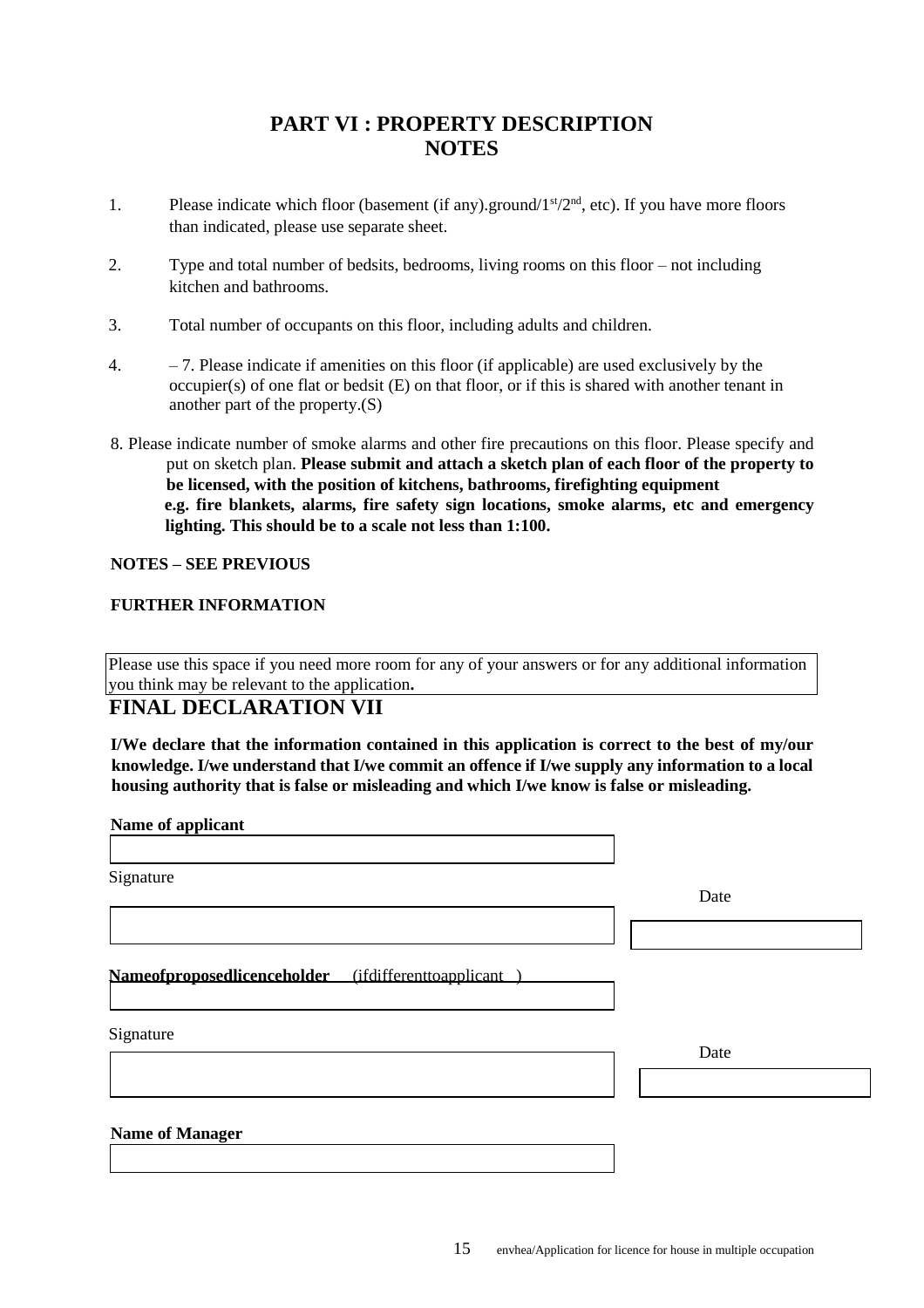Signature

|           |                                                                                                                                                                                                             | Date                                         |
|-----------|-------------------------------------------------------------------------------------------------------------------------------------------------------------------------------------------------------------|----------------------------------------------|
|           |                                                                                                                                                                                                             |                                              |
|           | Director / Partner / Trustee (delete as appropriate)<br>(if different to applicant)                                                                                                                         |                                              |
|           |                                                                                                                                                                                                             |                                              |
| Signature |                                                                                                                                                                                                             | Date                                         |
|           |                                                                                                                                                                                                             |                                              |
|           | (if different to applicant)                                                                                                                                                                                 |                                              |
| Signature |                                                                                                                                                                                                             | Date                                         |
|           |                                                                                                                                                                                                             |                                              |
|           | (if different to applicant)                                                                                                                                                                                 |                                              |
| Signature |                                                                                                                                                                                                             |                                              |
| Date      |                                                                                                                                                                                                             | Date<br><b>CHECKLIST</b><br><b>PART VIII</b> |
| 1.        | Form fully completed and signed by applicant and manager<br>(if employed)                                                                                                                                   |                                              |
| 2.        | Sketch plan of each floor of the property in a scale not less than 1:100<br>indicating position of fire doors, protected routes, fire fighting equipment,<br>emergency lighting, kitchens and bathrooms etc |                                              |
| 3.        | Location plan of property                                                                                                                                                                                   |                                              |
| 4.        | Copy of the most recent periodic inspection and test certificate for                                                                                                                                        |                                              |
|           | emergency lighting (if applicable)<br>a)                                                                                                                                                                    |                                              |
|           | fire safety equipment / alarm system<br>b)                                                                                                                                                                  |                                              |
|           | gas safety certificate<br>$\mathbf{c})$                                                                                                                                                                     |                                              |
|           |                                                                                                                                                                                                             |                                              |